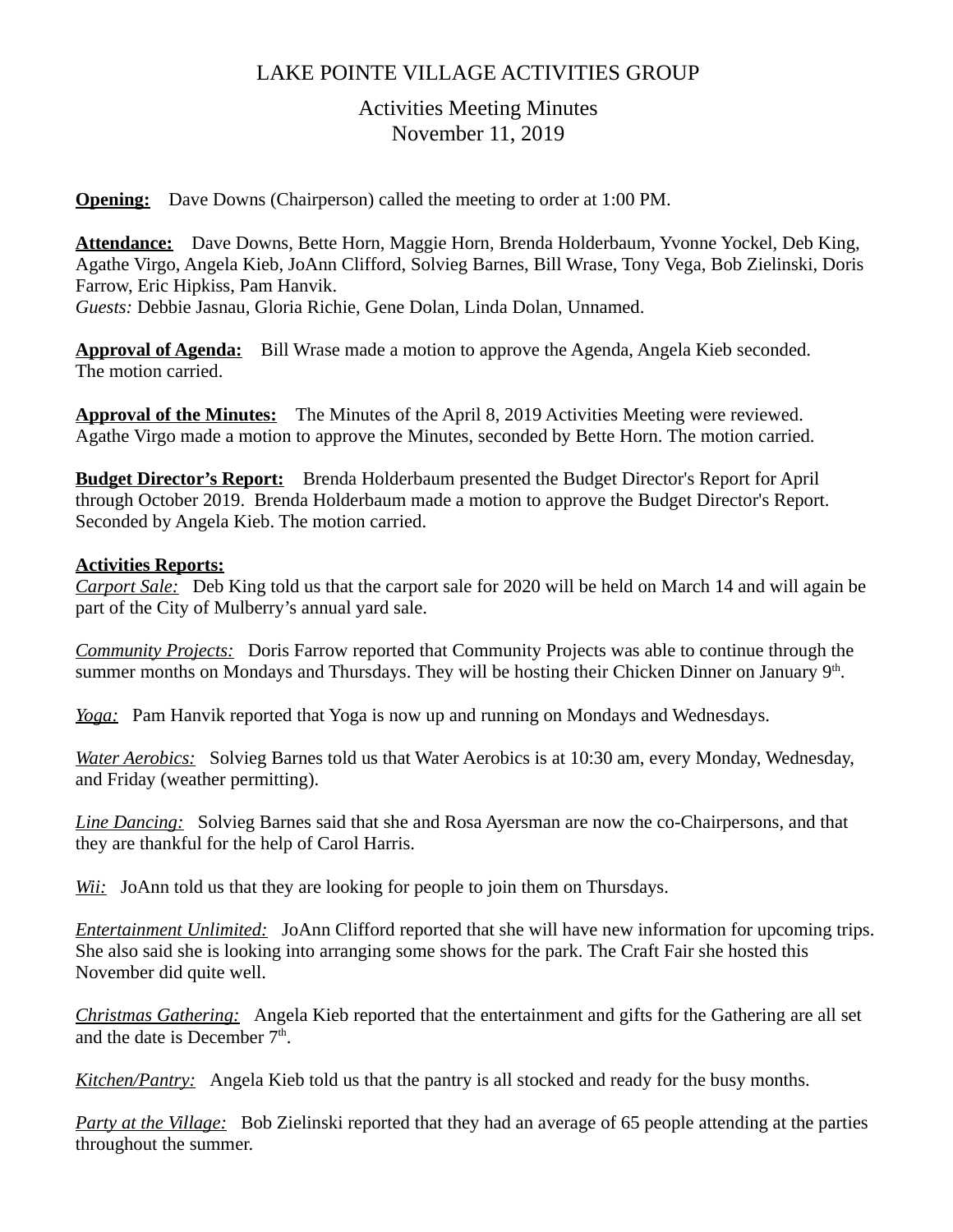*Poolside Chat:* Tony Vega said the Poolside Chat is going good.

*Singspiration:* Bill Wrase told us that Singspiration started up on November 10. He also said that for December, they will be Christmas Caroling at the Golf Cart Parade, which will be on December 13<sup>th</sup>.

*Bocce:* Eric Hipkiss said thank you to Sally Salvador for taking over and continuing Bocce over the summer. He also reported that participation is picking up.

*Dances:* Yvonne Yockel reported that the dance will be November 16, and will feature Chrissy Harriman.

*Golf Scramble:* Agathe Virgo told us that they had lots of participants over the summer. Last week the number increased to 21 golfers.

*Decorations:* Eric Hipkiss reported that Marilyn Edwards has asked Gayle Klinkers to look into new Christmas decorations.

*Mahjong: B*renda Holderbaum reported that both Mahjong and Dominoes are doing well.

*Holiday Dinners:* Bette Horn reported that she and Maggie Horn have offered to take over the Chair position for Holiday Dinners. She also said that this year's Thanksgiving dinner will not be put on by the Activities Committee, but that there will be a dinner hosted by the HOA Board. The Christmas Dinner this year will have the theme of "Christmas Hawaiian Style."

*Potluck:* Bette Horn said a thank you to Jessica Honn, Barbara Wallace, and Verlie Farrell for continuing to put on the Potlucks over the summer. Our November Potluck will be on the  $21<sup>st</sup>$ .

*Billiards:* Dave Downs reported that there were too few participants to continue through the summer. They did however, start up again this month and are in full swing. He also reported that at this time, he has no info on the proposed Women's Billiards. The decision on trophies was tabled.

**Calendar:**Our Liaison Terri Schairer was not in attendance, so Vice-Chairperson, Bette Horn reviewed upcoming events with those in attendance.

## **Unfinished Business:**

1. *Activities Booklet:* Solvieg Barns said she is still looking into an Activities Booklet.

# **New Business:**

1. *Vote on 2020 Budget:* Budget Officer, Brenda Holderbaum presented the Activities Budget for 2020. Brenda Holderbaum made a motion to accept the Budget. Angela Kieb seconded it. The motion carried. 2. *Activity Officer Elections:* Dave Downs told us that Deb Jasnau has volunteered to take the Vice-Chairperson opening, and that Maggie Horn has agreed to run for the Secretary position again. He asked (three times) if there are any more nominations. There were no more nominations. Deb Jasnau was installed as Vice-Chairperson and Maggie Horn was installed as Secretary.

3. *New Activity Proposal:* Eric Hipkiss asked to have Darts become a sanctioned Activity. It will be held on Wednesdays at 6:30 pm, in the Billiards room. Eric made the motion, Tony Vega seconded it. The motion carried.

4. *Funding for new Christmas Decorations:* The need for replacing our Christmas decorations was discussed. Several Chairpersons said that the excess funds in their accounts could be used for this purpose. Brenda Holderbaum made a motion to move some funds out of various accounts to cover the expense. JoAnn Clifford seconded it. The motion carried.